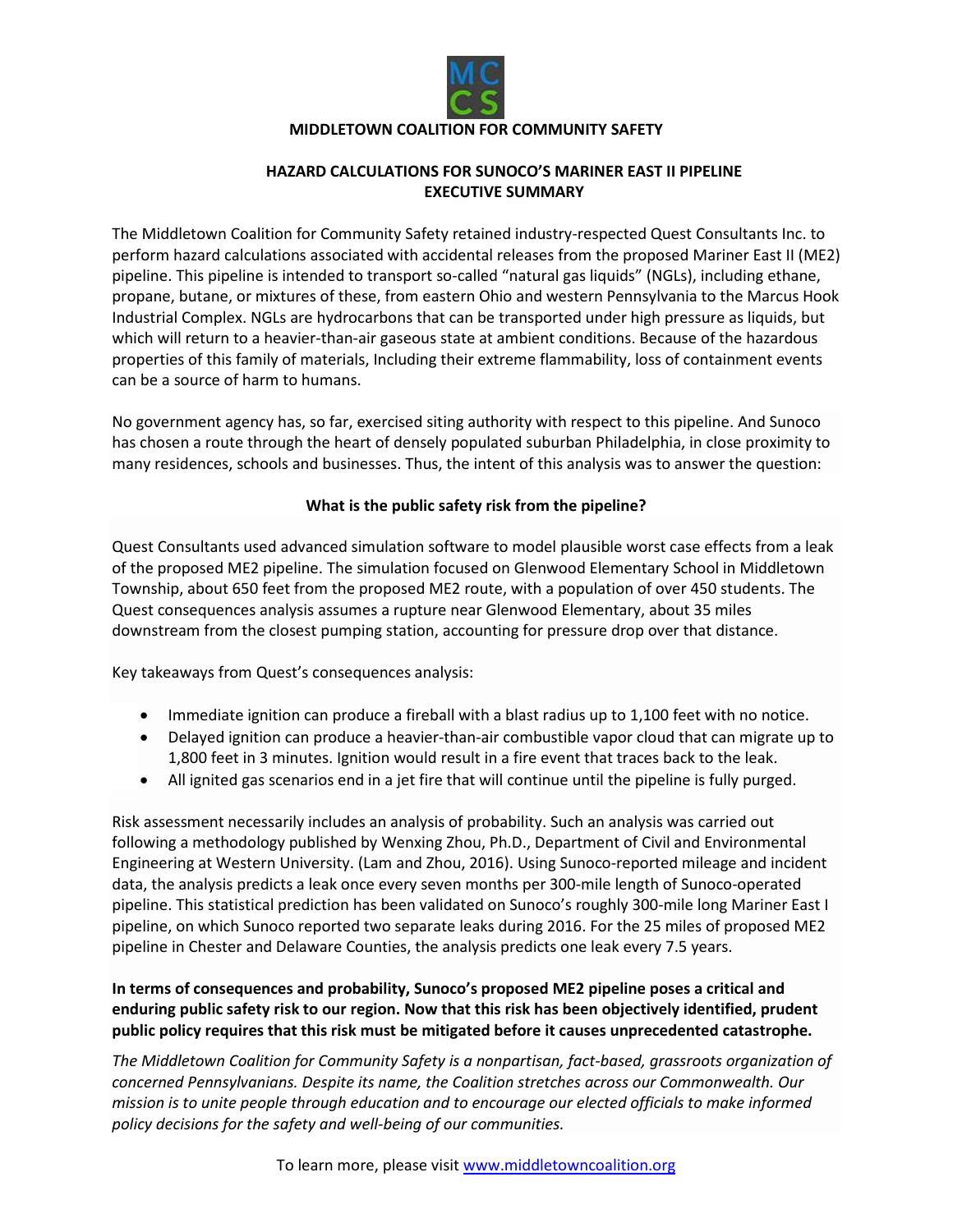

# **Hazard Calculations for the Mariner East II Pipeline**

Mr. Seth Kovnat Middletown Township Delaware County, PA

> *Revision 2* March 7, 2017

Dear Mr. Kovnat:

Quest Consultants Inc. was retained to perform a series of hazard calculations associated with accidental releases from the proposed Mariner East II (ME2) Pipeline. This pipeline intends to transport natural gas liquids (NGLs), which include ethane, propane, butane, or mixtures of these, from eastern Ohio and western Pennsylvania to the Marcus Hook Industrial Complex in southeastern Pennsylvania.

NGL materials are hydrocarbons (fuels or chemical feedstocks) that are transported as liquids under pressure, but will return to a gaseous state at ambient conditions. Due to this nature, and because of this family of materials' flammability, loss of containment events involving NGLs can be a source of harm to humans. Thus, the intent of this analysis was to answer the question:

### **What can happen in the event of a release from the pipeline?**

A set of consequence analysis calculations were performed to evaluate such a scenario. To conduct this analysis, several steps are required to properly define the problem.

**Step 1**: Define what types of hazards exist due to NGL pipeline failures. Those failures may include:

- Exposure to a flash fire (ignition of a flammable vapor cloud slow moving flame)
- Exposure to overpressure following a vapor cloud explosion (VCE) (ignition of a dispersed, flammable vapor cloud in a congested or confined region)
- Exposure to thermal radiation from a jet fire (ignition followed by a continuous fire)

Because the hydrocarbons that will be transported in the ME2 pipeline are not expected to include any acutely toxic materials, the flammable hazards listed above define the potential impacts following releases from the pipeline (all the materials to be transported are flammable). In areas very close to the release point, there is an asphyxiation hazard, but the extents of this zone are much smaller than the flammable hazards discussed later in this report. The "explosion" overpressure (pressure above atmospheric pressure) that may be associated with the initial pipeline failure is rarely a hazard to people. While it certainly will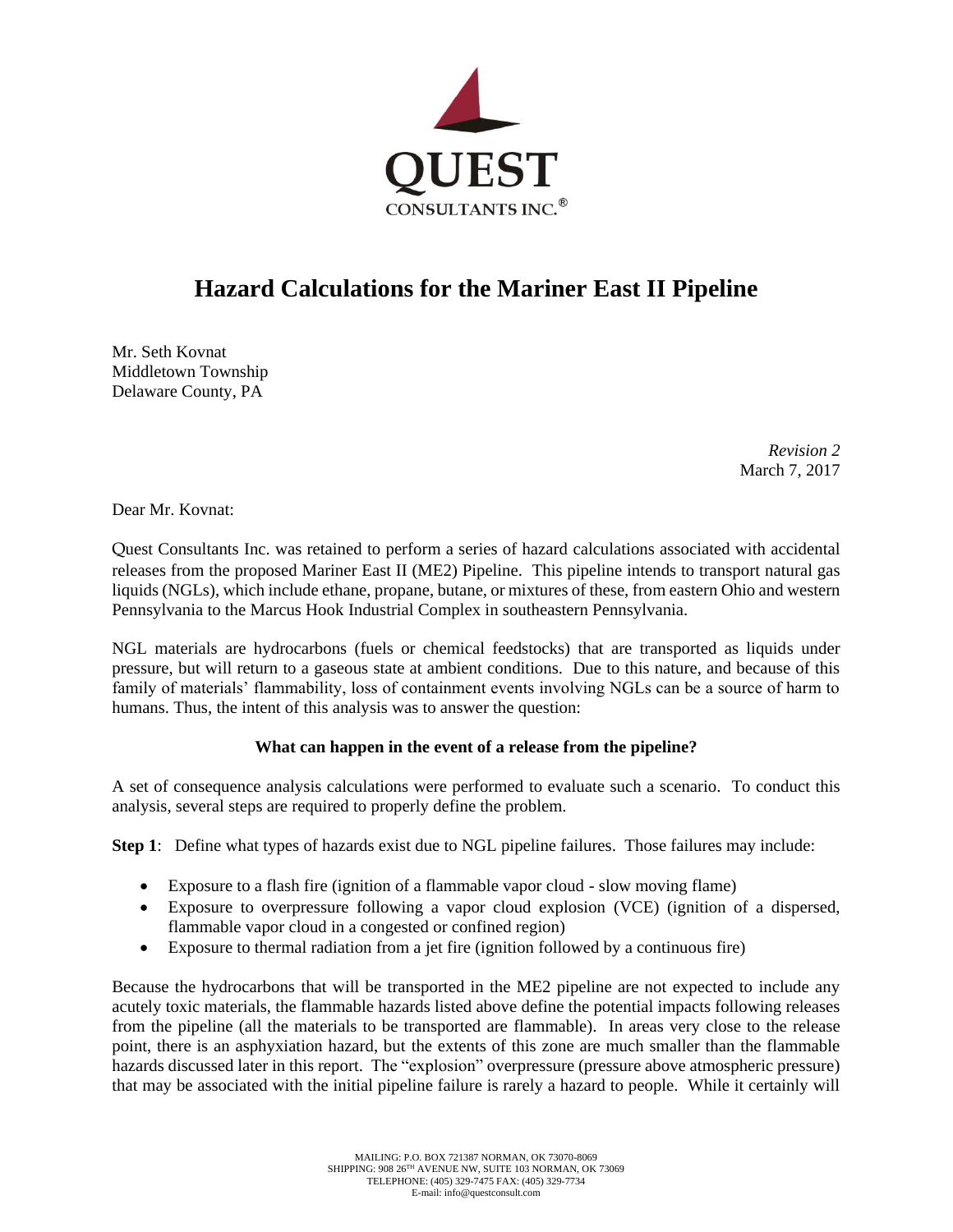be an audible event, any damaging pressure wave associated with the pipeline failure is highly localized. The hazards listed above will have greater extents than the initial release of energy from the pipeline.

**Step 2**: Define the analysis parameters.

The 20-inch diameter, buried pipeline will be constructed from API 5LX65 steel<sup>1</sup>, with a wall thickness of 0.375 inches. As with most accident scenarios, there are many variables that can influence the potential size of the impacts of such an event. Some of the potential variables that could influence the size of the impacts of a pipeline release are listed in Table 1. Also listed in the table is Quest's evaluation of the influence that variable has on the hazardous consequences associated with a release from the ME2 pipeline.

| <b>Variable</b>                        | <b>Potential Range</b>                                                                                                                | <b>Importance</b><br>within Analysis | <b>Applied to This</b><br><b>Analysis</b>            |
|----------------------------------------|---------------------------------------------------------------------------------------------------------------------------------------|--------------------------------------|------------------------------------------------------|
| Transported<br>Material                | Ethane, propane, butane, NGL mixtures                                                                                                 | Moderate                             | Ethane                                               |
| Material<br>Temperature                | Approximately $40^{\circ}F - 80^{\circ}F$                                                                                             | Moderate                             | $60^{\circ}$ F                                       |
| Material<br>Pressure                   | Highest: MOP, 1500 psi <sup>2</sup><br>Lowest: 500-600 psi (depends on material transported<br>and distance between pumping stations) | High                                 | $MOP(1,500 \text{ psi})$<br>and<br>Typical (850 psi) |
| Normal Flow<br>in Pipeline             | Zero to 450,00 barrels per day<br>(275,000 bpd in initial operation)                                                                  | Low to Moderate                      | 275,00 bbl/day                                       |
| Release<br>magnitude<br>(as hole size) | Largest: pipeline rupture<br>Intermediate: puncture (1-2" diameter hole)<br>Smallest: pinhole leak                                    | High                                 | Pipeline Rupture                                     |
| Release<br>orientation                 | Between vertical and near horizontal                                                                                                  | Moderate                             | Near horizontal                                      |
| Release<br>location                    | Anywhere along the pipeline; closer to a pumping<br>station results in a higher pressure at the failure location                      | Moderate                             | Within Middletown<br>Township                        |
| Atmospheric<br>conditions              | Wind speed: low (5 mph) to high (25 mph);<br>Atmospheric stability: very stable to unstable                                           | High                                 | Low wind/stable<br>and<br>Average conditions         |
| Ambient<br>conditions                  | Temperature: $-20^{\circ}$ F to $100^{\circ}$ F<br>Relative humidity: 5% to 100 %                                                     | Low                                  | Average annual<br>conditions:<br>56°F, 64% r.h.      |

**Table 1 Pipeline Consequence Analysis Variables**

As demonstrated in Table 1, there is a set of conditions that are assumed for, or applied to, the consequence modeling for this pipeline. A summary of the scenarios that are being modeled would be described as:

- The ME2 pipeline is assumed to suffer a catastrophic rupture within Middletown Township
- The ME2 pipeline is assumed to be transporting ethane,
- The rupture occurs at one of two operating conditions:

 $\overline{a}$ 

<sup>2</sup> Assumed based on emergency response information for the Mariner 1 pipeline: http://www.sunocologistics.com /SiteData/docs/PipelineLP/6ecbe6bdd2ee06ae/Pipeline%20LPG%20Response%20-%20MERO-ME-.pdf



<sup>1</sup> http://sxlpipelineprojects.com/projects/mariner-east/mariner-east-faq/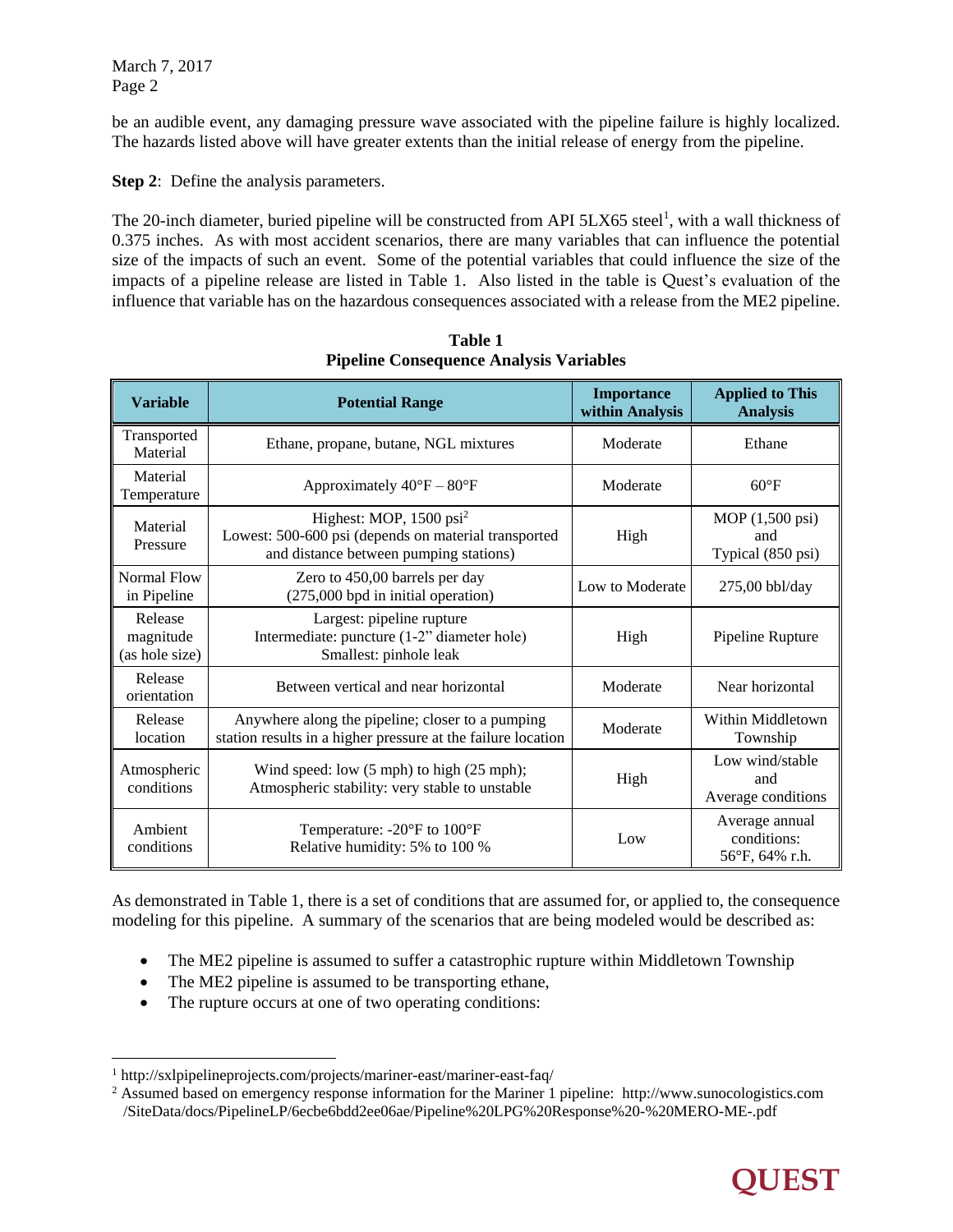l

- $\circ$  when the nearest pump station (35 miles upstream<sup>3</sup>) is operating at a discharge pressure equal to the MOP – 1,500 psi – with the nominal flow rate of 275,000 bbl/day
- o when the nearest pump station is operating at a more typical discharge pressure of 850 psi, with a flow rate of 275,000 bbl/day
- The rupture creates a crater, and the jet of released ethane leaves the crater at the minimum angle of 19 $^{\circ}$  upward from horizontal<sup>4</sup>
- The jet of ethane is aligned with the direction of the wind, creating the maximum downwind hazard
- The rupture occurs during one of two atmospheric conditions<sup>5</sup>:
	- o Low winds, with a stable atmosphere (typically around sunrise), characterized by 2 m/s (4.5 mph) winds and Pasquill-Gifford "F" stability
	- o Average conditions breezy winds and neutrally stable atmosphere, characterized by 5 m/s (11 mph) winds and Pasquill-Gifford "D" stability

The set of parameters that includes a rupture during MOP operation and stable atmospheric conditions describes what can be called worst-case conditions. This scenario will then describe what *might* happen if all the conditions and parameters are aligned to produce the worst (largest) impacts, and as such, it provides a credible upper limit to the potential impact areas following a pipeline rupture. This analysis does not address the probability or likelihood of any of the events described in this report. There are many potential events that would create impact areas (hazard zones) smaller than the worst-case scenario.

In addition to the parameters discussed above, there are also certain aspects of the modeling software that produce a conservative result, or contribute to the upper limit described by the worst-case scenario.

- The areas surrounding the pipeline were assumed to be flat (free of significant obstacles or terrain features), which maximizes the travel of a flammable vapor cloud
- No obstacles maximizes the impact of thermal radiation for fires by eliminating shielding
- Atmospheric conditions including wind speed and wind direction are assumed to be constant throughout the event, which maximizes the extent (the size of the impact area) of a flammable vapor cloud and thermal radiation

Finally, the annual average air temperature and relative humidity were applied to the study (alternate conditions would not significantly alter the results presented below).

<sup>&</sup>lt;sup>5</sup> Atmospheric stability is defined by the Pasquill Gifford rating scale of A through F. The most unstable atmosphere is characterized by stability class A. Stability A would correspond to an atmospheric condition characterized by strong solar radiation and moderate winds. This combination allows for rapid fluctuations in the air and thus greater mixing of the released gas with time. Stability D is characterized by partial to full cloud cover during both daytime and nighttime. The atmospheric turbulence is not as great during D conditions as during A conditions; thus, the gas will not mix as quickly with the surrounding atmosphere. Stability D is often considered as representative of "average" conditions. Stability F corresponds to the most stable atmospheric conditions. Stability F generally occurs during the early morning hours before sunrise (thus, no solar radiation) and under low winds. The combination of low winds and lack of solar heating allows for an atmosphere which appears calm or still and thus restricts the mixing ability of a released gas. Modeling the releases under low winds and F stability generally results in the longest downwind dispersion distances.



<sup>3</sup> http://files.dep.state.pa.us/ProgramIntegration/PA%20Pipeline%20Portal/MarinerEastII/Berks/08%20- %20Location%20Map/BerksCo\_USGS.pdf

<sup>&</sup>lt;sup>4</sup> The choice of 19° upward from horizontal is based on a study completed by the Health and Safety Executive (HSE). In the HSE study *Comparison of Risks from Carbon Dioxide and Natural Gas Pipelines*, Research Report 749, 2009, a review of pipeline crater sizes and release angles was made and the 19° value was defined as the average escape angle for jets from a ruptured pipeline.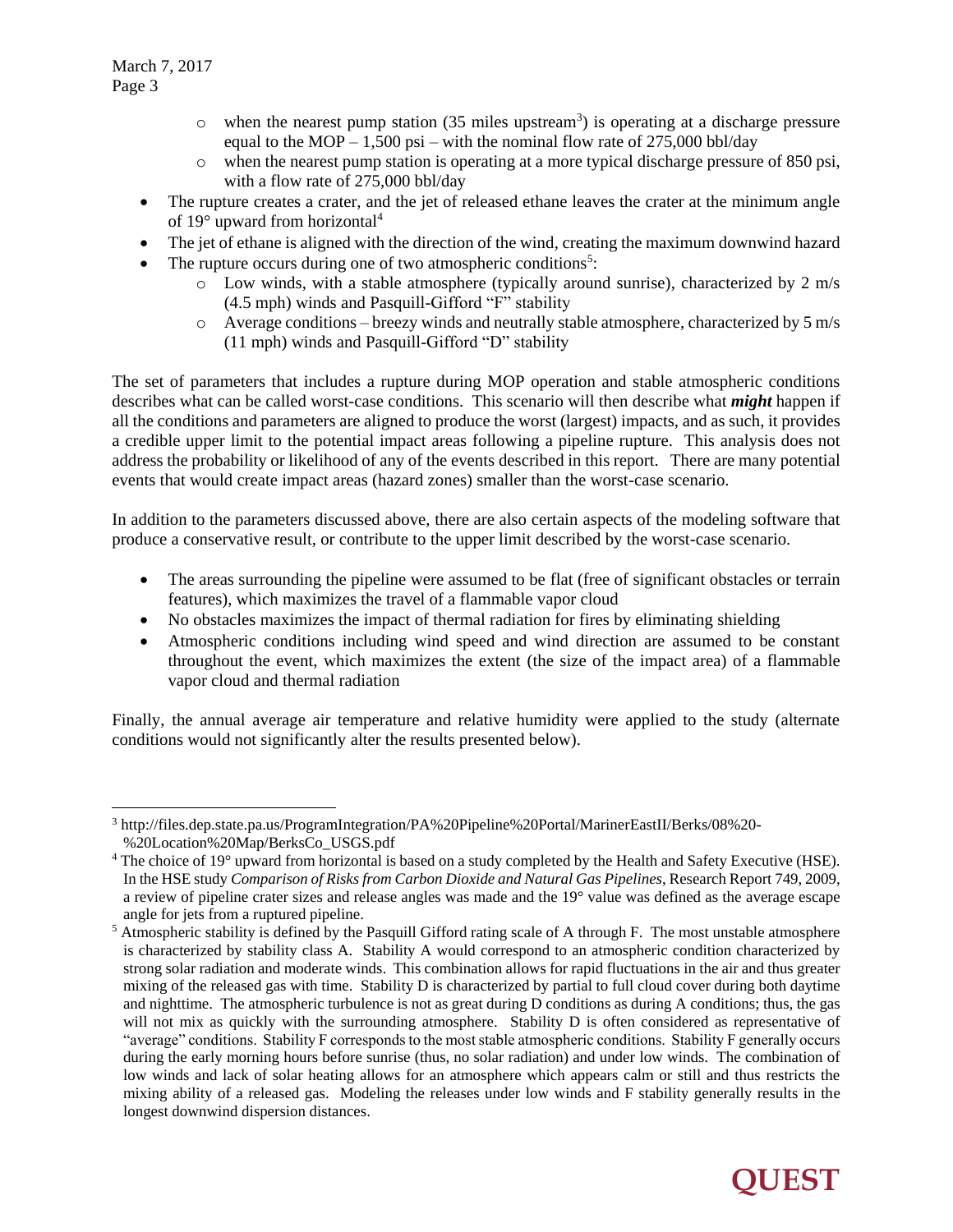March 7, 2017 Page 4

l

**Step 3**: Define how the extent of the impacts are measured in the modeling.

The hazards defined in Step 1 must be defined by a certain level of impact. In this study, a common level of impact, equivalent to *serious injury<sup>6</sup>* , was selected for each hazard type.

- Exposure to a flash fire dispersion of flammable vapors with the maximum extent of the vapor cloud defined by the lower flammable limit (LFL) of ethane (3% in air)
- Exposure to explosion overpressure  $-1.0$  psi overpressure
- Exposure to jet fire thermal radiation  $-1,600$  Btu/hr-ft<sup>2</sup> for up to a 40-second exposure

For an individual within the zone defined as a flash fire (defined by the extent of the LFL), there would be direct exposure to flames, with the potential vulnerability of secondary fires. For individuals outside the flash fire zone, the radiant impact is minimal due to the duration of the fire.

1.0 psi overpressure is a level that may cause damage to buildings or shattering of glass, which could lead to injuries of building occupants. In open areas, 1.0 psi is not capable of inflicting any serious injury.

1,600 Btu/hr-ft<sup>2</sup> thermal radiation corresponds to 2nd degree burns for a 30-40 second exposure. This assumes that a person is exposed to this level of thermal radiation for the entire exposure time and does not seek shelter or move away from the flame.

Each hazard calculation was made to define the maximum extent of the above hazardous level. When performing site-specific consequence analysis studies, the ability to accurately model the release, dilution, and dispersion of gases and aerosols is important if an accurate assessment of potential exposure is to be attained. For this reason, Quest uses a modeling package, CANARY by Quest, that contains a set of complex models that calculate release conditions, initial dilution of the vapor (dependent upon the release characteristics), and the subsequent dispersion of the vapor introduced into the atmosphere. The models contain algorithms that account for thermodynamics, mixture behavior, transient release rates, gas cloud density relative to air, initial velocity of the released gas, and heat transfer effects from the surrounding atmosphere and the substrate. The release and dispersion models contained in the QuestFOCUS package (the predecessor to CANARY by Quest) were reviewed in a United States Environmental Protection Agency (EPA) sponsored study [TRC, 1991]<sup>7</sup> and an American Petroleum Institute (API) study [Hanna, Strimaitis, and Chang, 1991]<sup>8</sup>. In both studies, the QuestFOCUS software was evaluated on technical merit (appropriateness of models for specific applications) and on model predictions for specific releases. One conclusion drawn by both studies was that the dispersion software tended to overpredict the extent of the gas cloud travel, thus resulting in too large a cloud when compared to the test data (i.e., a conservative approach).

A study prepared for the Minerals Management Service [Chang, et al., 1998]<sup>9</sup> reviewed models for use in modeling routine and accidental releases of flammable and toxic gases. CANARY by Quest received the

<sup>6</sup> Impact levels taken from 40 CFR Part 68 – United States Environmental Protection Agency (EPA) risk Management Plan (RMP), 1996.

<sup>7</sup> TRC (1991), *Evaluation of Dense Gas Simulation Models*. Prepared for the U.S. Environmental Protection Agency by TRC Environmental Consultants, Inc., East Hartford, Connecticut 06108, EPA Contract No. 68-02-4399, May, 1991.

<sup>8</sup> Hanna, S. R., D. G. Strimaitis, and J. C. Chang (1991), *Hazard Response Modeling Uncertainty (A Quantitative Method), Volume II, Evaluation of Commonly-Used Hazardous Gas Dispersion Models*. Study cosponsored by the Air Force Engineering and Services Center, Tyndall Air Force Base, Florida, and the American Petroleum Institute; performed by Sigma Research Corporation, Westford, Massachusetts, September, 1991.

<sup>9</sup> Chang, Joseph C., Mark E. Fernau, Joseph S. Scire, and David G. Strimaitis (1998), *A Critical Review of Four Types of Air Quality Models Pertinent to MMS Regulatory and Environmental Assessment Missions*. Mineral Management Service, Gulf of Mexico OCS Region, U.S. Department of the Interior, New Orleans, November, 1998.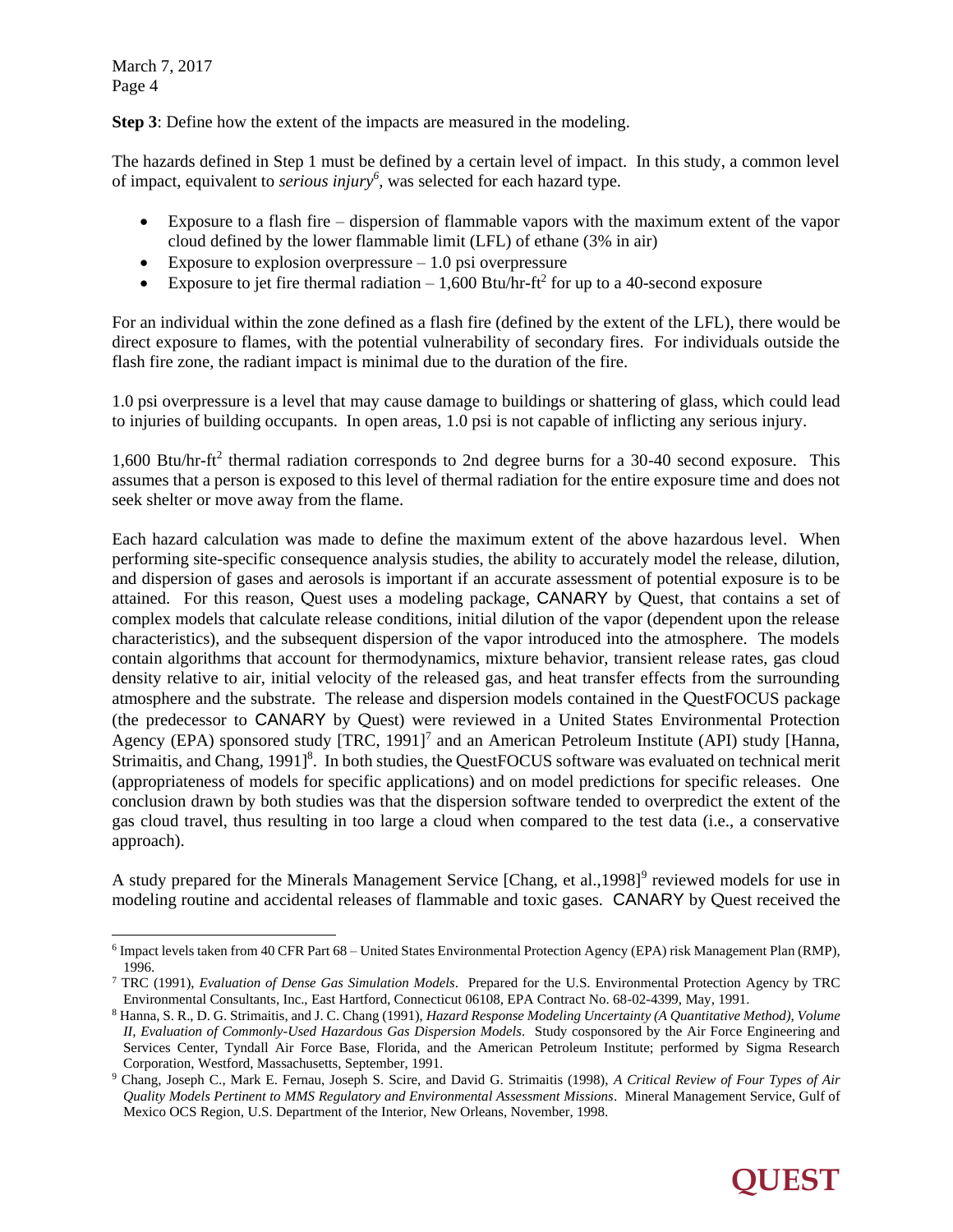March 7, 2017 Page 5

highest possible ranking in the science and credibility areas. In addition, the report recommends CANARY by Quest for use when evaluating toxic and flammable gas releases. Specific models contained in the CANARY by Quest software package have also been extensively reviewed.

CANARY also contains a model for jet fire radiation. The model accounts for release rate, release orientation, material composition, target height relative to the flame, target distance from the flame, atmospheric attenuation (humidity), wind speed, and atmospheric temperature. The jet fire model is based on information in the public domain (published literature) and has been validated with experimental data.

**Step 4**: Evaluate consequence modeling results.

When the consequence modeling is conducted for the scenarios described above, the following worst-case results can be described:

**IF** the pipe were to rupture in Middletown Township, and **IF** the pipeline were operating at 1,500 psi while transporting ethane, and **IF** the release were oriented near to horizontal in the direction of the wind, and **IF** there are few obstructions to vapor cloud dispersion, and **IF** the weather conditions were 5 mph winds and stable atmosphere,

*the flammable vapor cloud could extend up to 1,800 feet from the pipeline.*

This describes the worst-case consequences for the pipeline – the impact that reaches the farthest distance from a pipeline rupture. Other potential scenarios create smaller hazard zones. For example, **IF** the pipe were to rupture in Middletown Township, and **IF** the pipeline were operating at 1,500 psi while transporting ethane, and **IF** the weather conditions are 11 mph winds and neutrally stable air,

*the flammable vapor cloud could extend up to 250 feet from the pipeline.*

This result is a much smaller impact area, simply because the atmospheric conditions tend to mix (dilute) the released material faster, resulting in a shorter downwind distance to the vapor dispersion hazard zone.

Similar to the above evaluations, the remaining pipeline conditions and hazard types can be evaluated. The results of such an evaluation are summarized in Table 2.

| <b>Pipeline</b>                                                      |                                     | <b>Approximate Maximum Downwind Distance [feet] to</b>                          |                                                                                              |                                                                               |  |
|----------------------------------------------------------------------|-------------------------------------|---------------------------------------------------------------------------------|----------------------------------------------------------------------------------------------|-------------------------------------------------------------------------------|--|
| <b>Pump</b><br><b>Station</b><br><b>Discharge</b><br><b>Pressure</b> | Weather<br><b>Conditions</b>        | <b>Immediate</b><br><b>Ignition:</b><br><b>Serious Burns</b><br>from a Jet Fire | <b>Delayed Ignition:</b><br><b>Flammable Vapor Cloud</b><br>(time to reach this<br>distance) | <b>Delayed</b><br><b>Ignition:</b><br><b>Serious Burns</b><br>from a Jet Fire |  |
| $1,500$ psig                                                         | 5 mph/stable                        | 1,100                                                                           | 1,800<br>(about 3 minutes)                                                                   | 700                                                                           |  |
|                                                                      | 11 mph/neutral                      | 1,050                                                                           | 250<br>(less than 20 seconds)                                                                | 675                                                                           |  |
| 850 psig                                                             | 5 mph winds,<br>stable atmosphere   | 825                                                                             | 1,350<br>(about 3 minutes)                                                                   | 600                                                                           |  |
|                                                                      | 11 mph winds,<br>neutral atmosphere | 775                                                                             | <b>200</b><br>(less than 20 seconds)                                                         | 575                                                                           |  |

**Table 2 Modeling Results for a Rupture of ME2 Pipeline when Transporting Ethane**

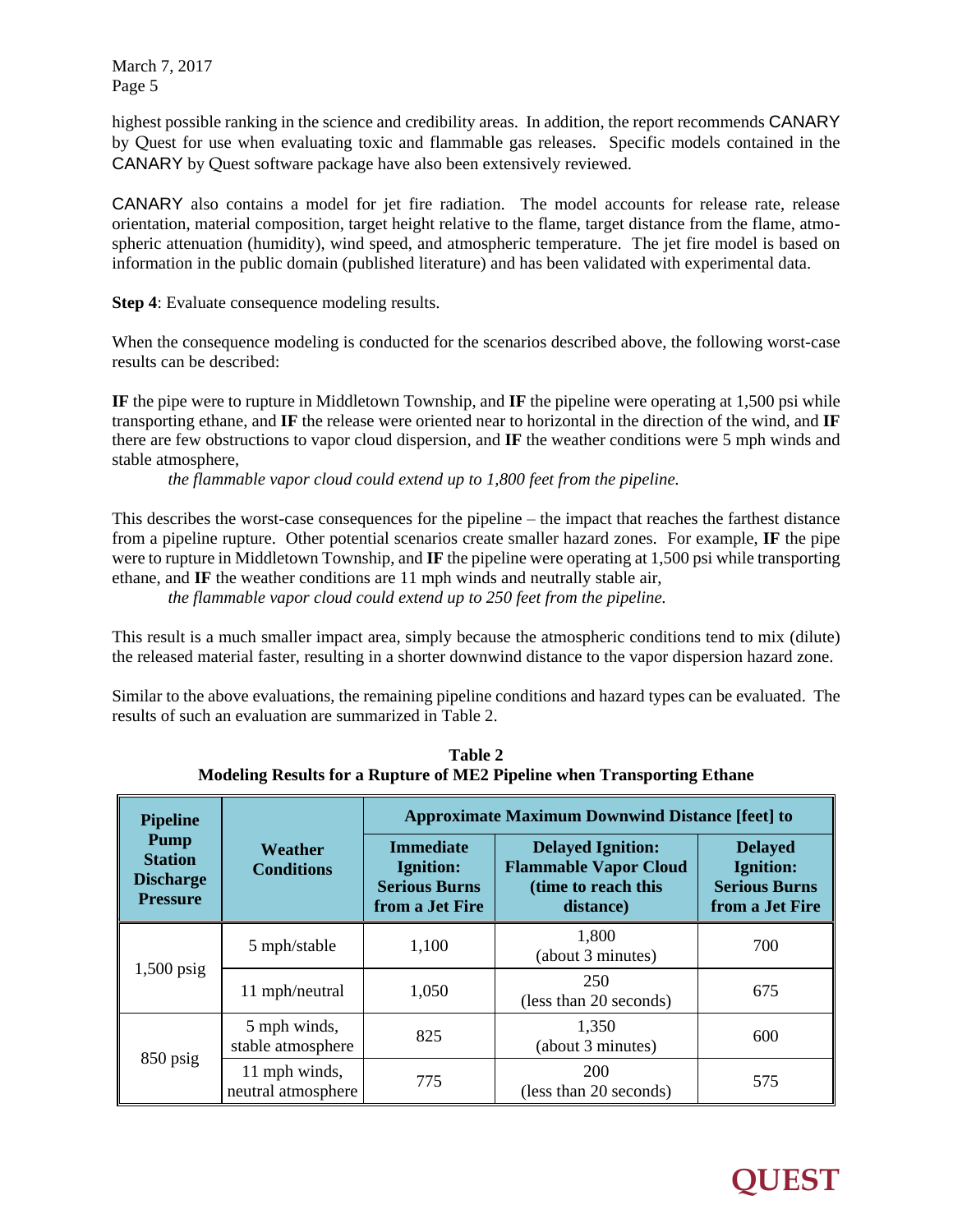March 7, 2017 Page 6

As demonstrated in Table 2, there is little effect of the weather conditions on jet fires. However, the wind speed and atmospheric stability have a significant effect on the dispersion of flammable vapors.

The impacts presented in Table 2 are maximum downwind distances. Figure 1 demonstrates the hazard footprint and vulnerability zones associated with a flash fire hazard associated with a rupture of the pipeline when operating at high pressure, during low winds/stable conditions (the "worst-case" event).



**Flash Fire Hazard Footprint and Vulnerability Zones Following a Rupture of the Mariner East 2 Pipeline; Operating at High Pressure (MOP); Weather Conditions of 5 mph Southwest Winds and Stable Atmosphere**

As seen in Figure 1, the specific accident scenario creates a hazard footprint. As the wind direction varies, the hazard footprint defines a vulnerability zone. When that vulnerability zone is moved along the pipeline, it creates a vulnerability corridor. For any one accidental release scenario, only a hazard footprint can affect persons around the release point.

- All There are several things to remember about these results:
	- These results are largely directional. This means that all of the impacts could be (for example) to the northeast of the pipeline rupture (given a southwest wind) and other areas around the rupture site

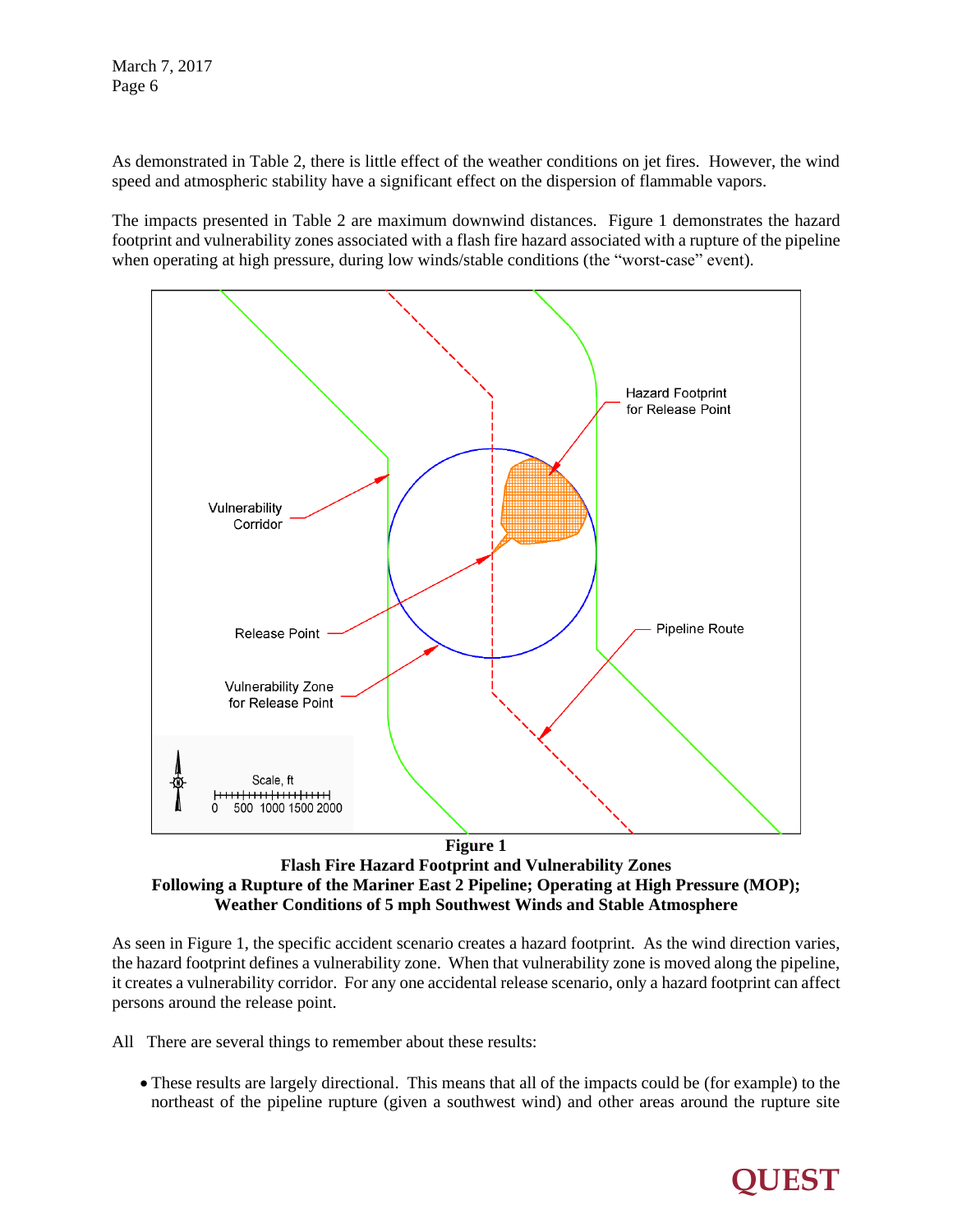could be unaffected (see Figure 1).

- The modeling in this study assumes no obstructions and a "flat earth" for vapor dispersion. For fire radiation, no accounting for shielding due to objects (trees, buildings, etc.) is given. Thus, the results are expected to be conservative.
- The results presented above all occur within the first few minutes after the pipeline rupture. The hazard distances will be continuously shrinking as the pressure in the pipeline and the available inventory are diminishing. For example, the jet fire hazard distance in Table 2 decays from a maximum of about 1,100 feet (immediate ignition) to 700 feet (delayed ignition) within 2 minutes. At later times, the hazard distance will be even smaller.
- The pressure in the pipeline is constantly decaying after any release event. To demonstrate this, consider the following (as predicted by the release model in CANARY):
	- o For the high pressure (1,500 psig) case, the pressure at the rupture location (35 miles downstream of the pump station) is about 1,200 psig before the rupture occurs. After two minutes, the pressure at the rupture location is about 45 psig.
	- o For the typical pressure (850 psig) case, the pressure at the rupture location (35 miles downstream of the pump station) is about 575 psig before the rupture occurs. After two minutes, the pressure at the rupture location is about 30 psig.
- Due to the above factors, the results presented in Table 2 are the worst-case, first-few-minutes hazards that might be experienced by persons near the pipeline rupture site.

The results presented in Table 2 do not include the potential impacts due to VCEs. This is due to the assumption of flat, unobstructed terrain (giving the largest vapor dispersion distances), which leaves no confinement or congestion that may produce damaging levels of overpressure. If a VCE involving ethane were to occur in a mostly open area, the overpressure is approximately 0.4 psi, which is not high enough to cause serious injuries to people or to damage to buildings.

If a release from the pipeline is not ignited immediately and the flammable vapors are contained within a confined or congested area (a forested area for example), there is the potential to produce damaging levels of overpressure greater than 1.0 psi. However, this becomes a very site- and dispersion-specific explosion scenario that is beyond the scope of this work. To put the hazard in perspective, the maximum extent of a flammable vapor cloud (dispersing in open terrain) is generally greater than or equal to the potential impacts from a VCE when there is confinement or congestion within the reach of the flammable vapor. Thus, the area that is vulnerable to a hazard following a pipeline release is reasonably represented by the flammable dispersion scenario that defines the flash fire impact.

This report was intended to describe the potential impacts of a small number of possible pipeline failure scenarios. The results described here are subject to change if further information concerning the pipeline is provided or any of the stated release parameters are changed.

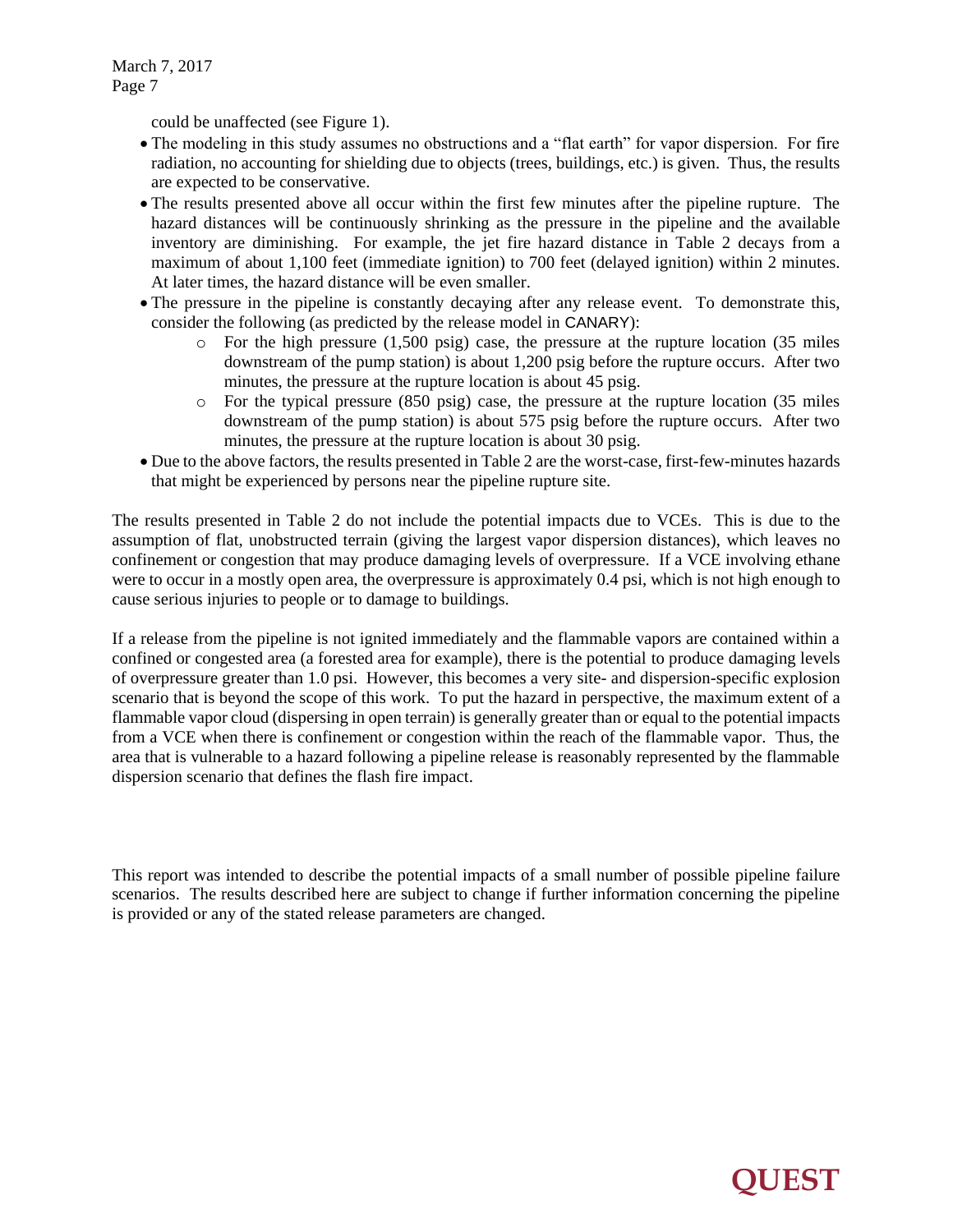

# **Sunoco Leak Probability Analysis**

A leak probability analysis has been performed using data obtained from the federal Pipeline and Hazardous Materials Safety Administration (PHMSA). Leaks are reported to PHMSA by the pipeline operator.

# **Data Sourcing**

For this analysis, hazardous liquid leak data specific to Sunoco Inc. and Sunoco Pipeline L.P. were isolated in order to obtain a Sunoco-specific leak rate, and to determine how often to statistically expect a leak on a Sunoco-operated hazardous liquids pipeline of a given length. Ten years of Sunoco-reported leak and mileage data are shown in [Table 1.](#page-8-0)

<span id="page-8-0"></span>

| Company              | Year | Number of<br>Incidents (Leaks) <sup>1</sup> | <b>Property</b><br>Damage | <b>Gross Barrels Spilled</b><br>(Hazardous Liquids) | <b>Pipeline</b><br>Mileage <sup>2,3</sup> |
|----------------------|------|---------------------------------------------|---------------------------|-----------------------------------------------------|-------------------------------------------|
| Sunoco Inc.          | 2006 |                                             | \$5,000                   |                                                     | 42                                        |
| Sunoco Pipeline L.P. |      | 28                                          | \$957,179                 | 1,423                                               | 3,959                                     |
| Sunoco Inc.          | 2007 |                                             |                           |                                                     | 42                                        |
| Sunoco Pipeline L.P. |      | 25                                          | \$4,462,834               | 2,696                                               | 3,958                                     |
| Sunoco Inc.          | 2008 | 1                                           | \$4,170,000               | 120                                                 | 33                                        |
| Sunoco Pipeline L.P. |      | 23                                          | \$2,274,784               | 577                                                 | 4,449                                     |
| Sunoco Inc.          | 2009 | 1                                           | \$40,000                  | 320                                                 | 32                                        |
| Sunoco Pipeline L.P. |      | 23                                          | \$2,282,837               | 5,041                                               | 4,448                                     |
| Sunoco Inc.          | 2010 | $\overline{2}$                              | \$101,000                 | 1,700                                               | 33                                        |
| Sunoco Pipeline L.P. |      | 26                                          | \$1,571,302               | 324                                                 | 4,920                                     |
| Sunoco Inc.          | 2011 |                                             |                           |                                                     | 26                                        |
| Sunoco Pipeline L.P. |      | 21                                          | \$1,789,272               | 1,537                                               | 4,654                                     |
| Sunoco Inc.          | 2012 |                                             |                           |                                                     | 26                                        |
| Sunoco Pipeline L.P. |      | 25                                          | \$19,734,998              | 2,142                                               | 4,672                                     |
| Sunoco Pipeline L.P. | 2013 | 36                                          | \$8,165,845               | 1,863                                               | 4,658                                     |
| Sunoco Pipeline L.P. | 2014 | 19                                          | \$1,270,649               | 505                                                 | 5,371                                     |
| Sunoco Pipeline L.P. | 2015 | 31                                          | \$4,914,145               | 1,346                                               | 6,173                                     |
| Sunoco Pipeline L.P. | 2016 | $19^{(4)}$                                  | \$6,091,657               | 10,128                                              | 6,173                                     |

#### **Table 1: Sunoco-Reported Incident and Mileage Data (2006 to 2016)**

<span id="page-8-1"></span><sup>1</sup> PHMSA Pipeline Operator Information:

[https://primis.phmsa.dot.gov/comm/reports/operator/Operatorlist.html?nocache=8260#](https://primis.phmsa.dot.gov/comm/reports/operator/Operatorlist.html?nocache=8260)

<span id="page-8-2"></span> $2$  Hazardous liquid pipeline mileage data, 2004 to 2009:

[www.phmsa.dot.gov/staticfiles/PHMSA/DownloadableFiles/Pipeline2data/annual\\_hazardous\\_liquid\\_2004\\_2009.zi](http://www.phmsa.dot.gov/staticfiles/PHMSA/DownloadableFiles/Pipeline2data/annual_hazardous_liquid_2004_2009.zip) [p](http://www.phmsa.dot.gov/staticfiles/PHMSA/DownloadableFiles/Pipeline2data/annual_hazardous_liquid_2004_2009.zip)

<span id="page-8-3"></span> $3$  Hazardous liquid pipeline mileage data, 2010 to present:

[www.phmsa.dot.gov/staticfiles/PHMSA/DownloadableFiles/Pipeline2data/annual\\_hazardous\\_liquid\\_2010\\_presen](http://www.phmsa.dot.gov/staticfiles/PHMSA/DownloadableFiles/Pipeline2data/annual_hazardous_liquid_2010_present.zip)  $\frac{t.zip}{4}$  $\frac{t.zip}{4}$  $\frac{t.zip}{4}$  Data from 2016 are incomplete as of March 2017. Partial year shown.

<span id="page-8-4"></span>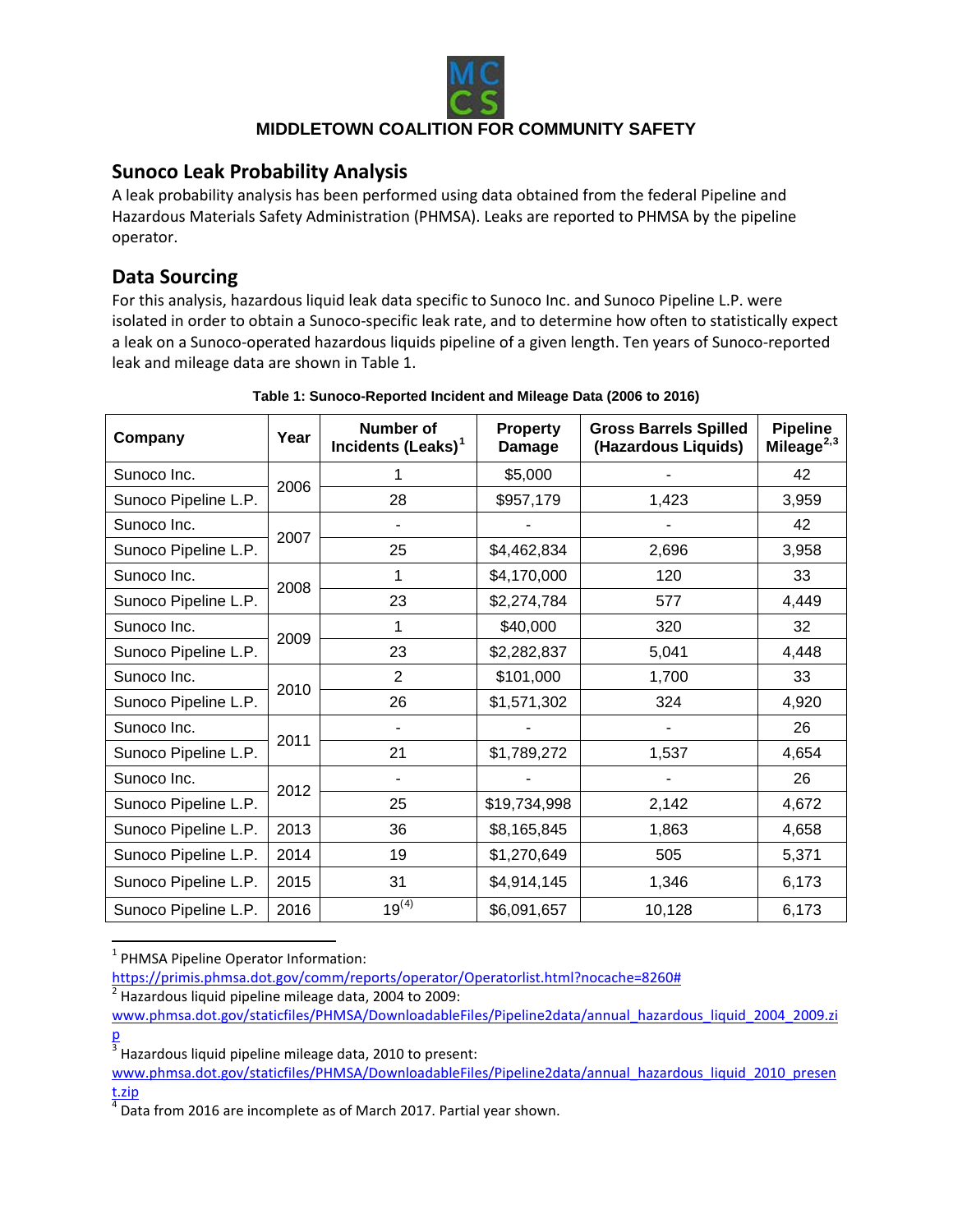

# **Methodology**

Probability was assessed using a methodology published by Wenxing Zhou, Ph.D., Department of Civil and Environmental Engineering, Western University, in the International Journal of Pressure Vessels and Piping on June 14, 2016 $^5$  $^5$ .

The methodology establishes an average expected leak rate, expressed as leaks per mile per year. This average leak rate is based on the number of reported leaks each year, factoring in the total operational pipeline mileage each year.

This particular methodology is operator-specific and therefore accurately accounts for Sunoco's highestin-the-industry total leak rate. While it was technically possible to adjust for Sunoco's history of federal and state enforcement actions, no attempt was made to do so. The methodology combines various pipeline features, and subsequently calculates a greater than likely leak rate when considering only buried segments; however, it also under-predicts the leak rate where only above ground facilities (i.e. block valve sites and pumping stations) are considered. For the Mariner East set of pipelines, Sunoco has proposed numerous valve sites and other above ground facilities in residential and other High Consequence Areas (HCAs), within the potential blast zone of many schools, residences and businesses. Under these circumstances, the methodology is applicable to the overall proposed pipeline length.



It is also useful to observe that, industry-wide, large hazardous liquids leaks in HCAs have been increasing *per mile of pipeline* for many years, as presented in [Figure 1.](#page-9-0) [6](#page-9-2)

<span id="page-9-1"></span><span id="page-9-0"></span><sup>&</sup>lt;sup>5</sup> Statistical analyses of incidents on onshore gas transmission pipelines based on PHMSA database by Chio Lam, Assistant Engineer, and Wenxing Zhou, Associate Professor. Published in *International Journal of Pressure Vessels and Piping*, June 14, 2016. *See* [www.middletowncoalition.org/pipelineleakprobability.](http://www.middletowncoalition.org/pipelineleakprobability) <sup>6</sup> PHMSA Integrity Management Data: [https://hip.phmsa.dot.gov/analyticsSOAP/saw.dll?PortalPages.](https://hip.phmsa.dot.gov/analyticsSOAP/saw.dll?PortalPages)

<span id="page-9-2"></span>